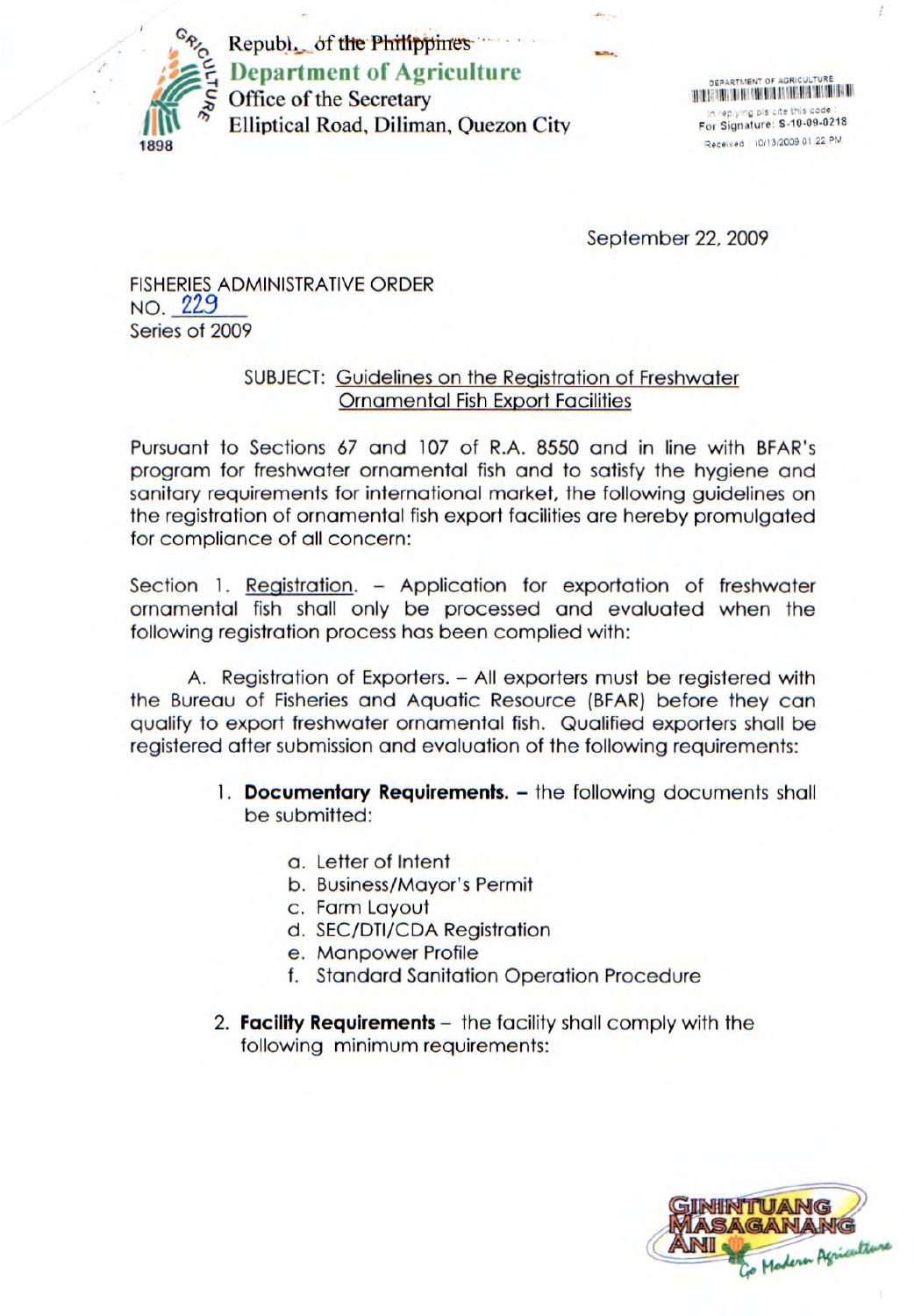## Quarantine Facility

- a. The quarantine premises must be located in a flood free area, isolated and secured such that other areas are not easily contaminated by water and equipment used in or around the system;
- b. It must have a receiving, screening and treatment area of sufficient space to handle the incoming stocks;
- C. It must be fully enclosed and the floors must be tiled/cemented to be able to contain spilled water and must facilitate complete drainage to a catchment or effluent tank;
- d. There must be adequate facilities for disinfection of all equipment used, as well as cleaning of footwear;
- e. There must be hand washing facilities and footbath for staff; and
- f. Basic laboratory equipment and supplies such as microscope, and dissecting tools should be available in the area for the conduct of basic parasitological test.

#### Conditioning Facility

- a. The conditioning facility must be enclosed, physically isolated and secured to prevent contamination;
- b. The floors must be tiled/cemented to be able to contain spilled water and must facilitate complete drainage to a catchment or effluent tank;
- C. There must be adequate facilities for disinfection of all equipment as well as cleaning of footwear; and
- d. There must be hand washing facilities and footbath for staff.

#### Packing Area

- a. Sufficient space to facilitate free movement of workers;
- b. There must be enough space to accommodate the storage of packaging materials, oxygen tank, packing water, and other associated activities; and
- c. The area must be well-ventilated.

#### **Other Facilities**

a. Comfort rooms must be strategically located and must have hand washing facilities;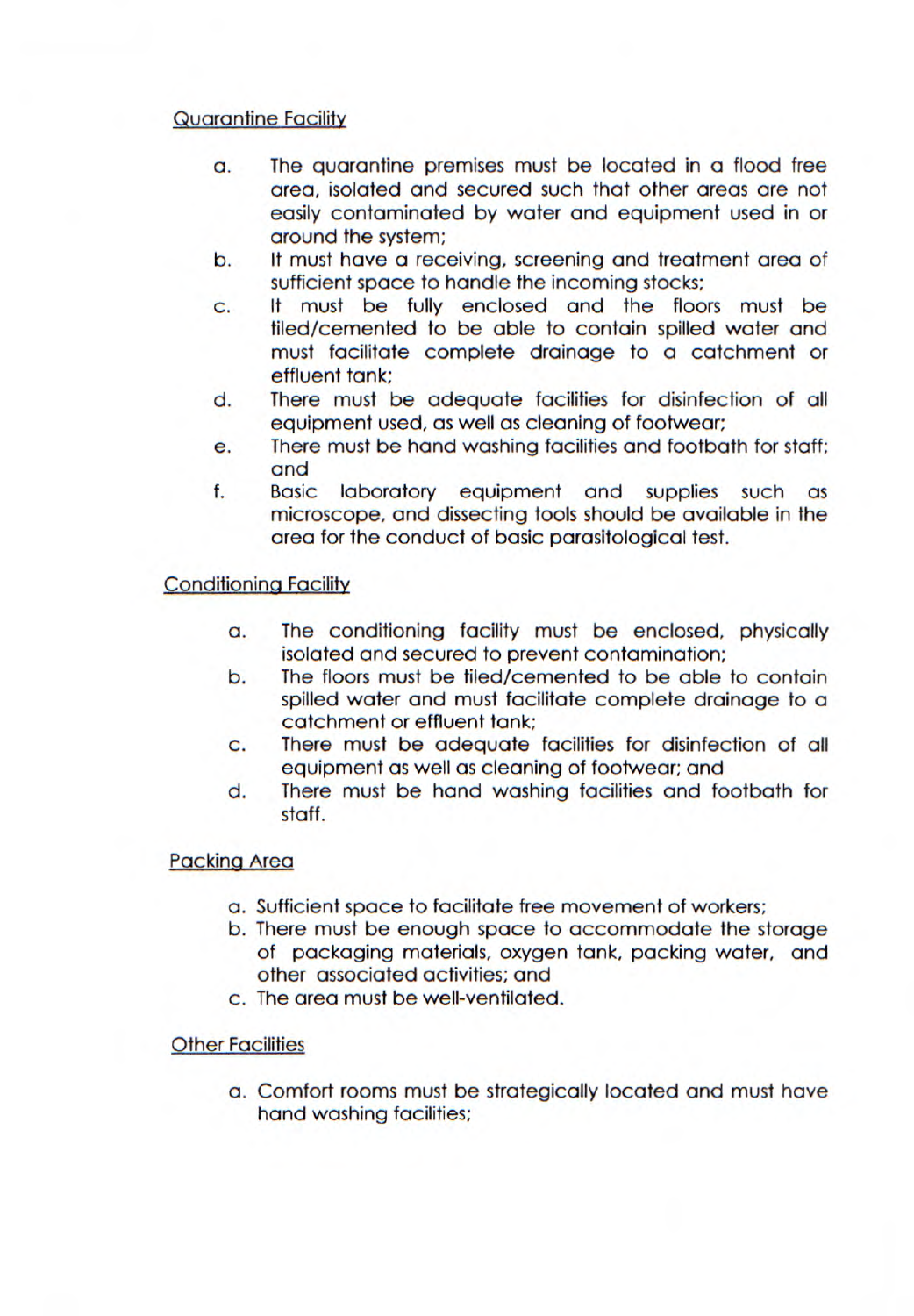- b. There must be an area for the proper storage of feeds, other chemicals and cleaning implements; and
- c. Back-up power and water supplies must be available.

# 3. **Operational Requirements**

- a. All areas must be properly lighted;
- b. The equipment and paraphernalia (such as nets, containers, pipes, hoses, etc.) must always remain within the respective facility and must not be removed for any other purpose unless for disinfection and maintenance;
- c. Before and after any operation, all materials and associated equipment must be properly cleaned and sanitized;
- d. All facilities must have a clear signage and all associated equipment must be properly labeled;
- e. Veterinary drugs and chemicals must be kept in a separate storage and properly labeled;
- f. Dead fish and other wastes must be properly disposed;
- g. The facility must maintain a complete record of pertinent documents, including but not limited to water quality monitoring; historical status of stocks; treatments done; and subsequent analysis conducted;
- h. All working personnel must be technically equipped, and must observe hygiene and sanitation;
- i. Continuous training must be conducted to upgrade technical capability of workers;
- j. Only authorized personnel must be allowed inside the respective facilities; and
- k. The facility must allow BFAR personnel to monitor and take samples for analysis regularly.

Section 2. Issuance of Certificate of Registration : BFAR shall issue a Registration Number upon verification that the facility has satisfactorily complied with all the minimum requirements stipulated in this Order. The certificate shall be valid for one (1) year from date of issuance.

Section 3. Penalties. - BFAR shall conduct regular inspection and monitoring to determine the exporters' compliance with this Order, and in case of violation, the monitoring team shall issue a warning in writing and in case no corrective action is undertaken within a reasonable period, the monitoring team shall recommend to the Director the suspension and revocation of registration.